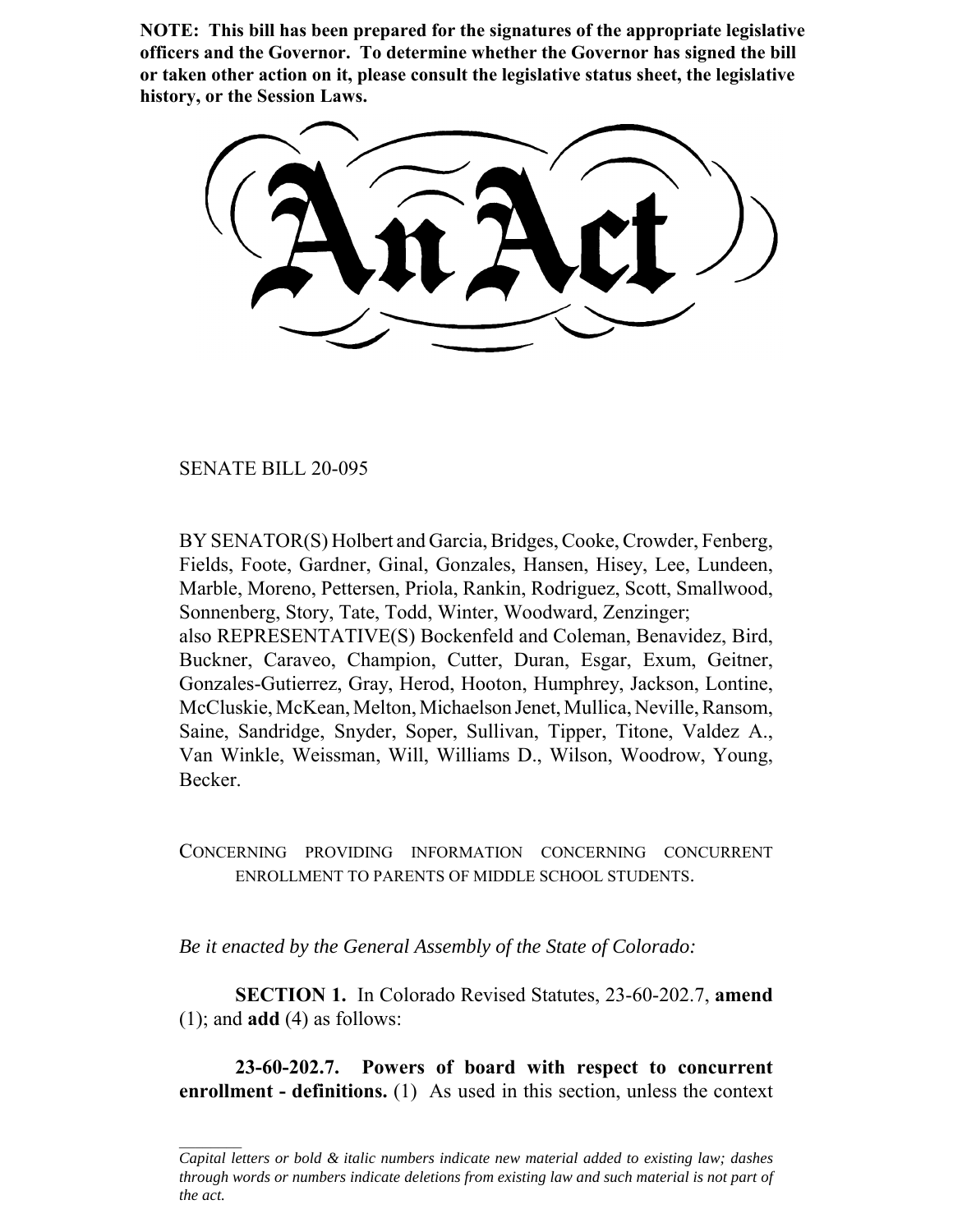otherwise requires:

(a) "BOARD OF COOPERATIVE SERVICES" MEANS A BOARD OF COOPERATIVE SERVICES CREATED PURSUANT TO ARTICLE 5 OF TITLE 22 THAT OPERATES A PUBLIC SCHOOL.

(b) "CHARTER SCHOOL" MEANS A DISTRICT CHARTER SCHOOL AUTHORIZED BY A SCHOOL DISTRICT BOARD OF EDUCATION PURSUANT TO PART 1 OF ARTICLE 30.5 OF TITLE 22 AND AN INSTITUTE CHARTER SCHOOL AUTHORIZED BY THE STATE CHARTER SCHOOL INSTITUTE BOARD PURSUANT TO PART 5 OF ARTICLE 30.5 OF TITLE 22.

(c) "Concurrent enrollment" has the same meaning as provided in section 22-35-103.

(d) "LOCAL EDUCATION PROVIDER" MEANS A SCHOOL DISTRICT, A CHARTER SCHOOL, A BOARD OF COOPERATIVE SERVICES, AND THE SCHOOL FOR THE DEAF AND THE BLIND.

(e) "SCHOOL DISTRICT" MEANS A SCHOOL DISTRICT ORGANIZED AND EXISTING PURSUANT TO ARTICLE 30 OF TITLE 22.

(f) "SCHOOL FOR THE DEAF AND THE BLIND" MEANS THE COLORADO SCHOOL FOR THE DEAF AND THE BLIND DESCRIBED IN SECTION 22-80-102.

(4) (a) BEGINNING IN THE 2021-22 FISCAL YEAR, THE COMMUNITY COLLEGE SYSTEM SHALL COLLABORATE WITH THE LOCAL EDUCATION PROVIDERS THROUGHOUT THE STATE TO DEVELOP AND DISSEMINATE INFORMATIONAL MATERIALS FOR THE PARENTS OF STUDENTS ENROLLED IN GRADES SIX THROUGH EIGHT. THE COMMUNITY COLLEGE SYSTEM SHALL DESIGN THE MATERIALS TO EXPLAIN THE BENEFITS OF PARTICIPATING IN CONCURRENT ENROLLMENT DURING GRADES NINE THROUGH TWELVE AND, FOR ALL TYPES OF INSTITUTIONS OF HIGHER EDUCATION AS DEFINED IN SECTION 22-35-103, THE TYPES OF COURSES AVAILABLE THROUGH CONCURRENT ENROLLMENT AND THE GENERAL REQUIREMENTS AND PROCESS FOR ENROLLING IN CONCURRENT ENROLLMENT COURSES. AT A MINIMUM, THE MATERIALS MUST REFER TO THE WEBSITE DEVELOPED BY THE DEPARTMENT OF EDUCATION PURSUANT TO SECTION 22-35-113, AND THE MATERIALS PROVIDED FOR EACH LOCAL EDUCATION PROVIDER MUST INCLUDE THE NAME OF AND CONTACT INFORMATION FOR THE PERSON WHO

PAGE 2-SENATE BILL 20-095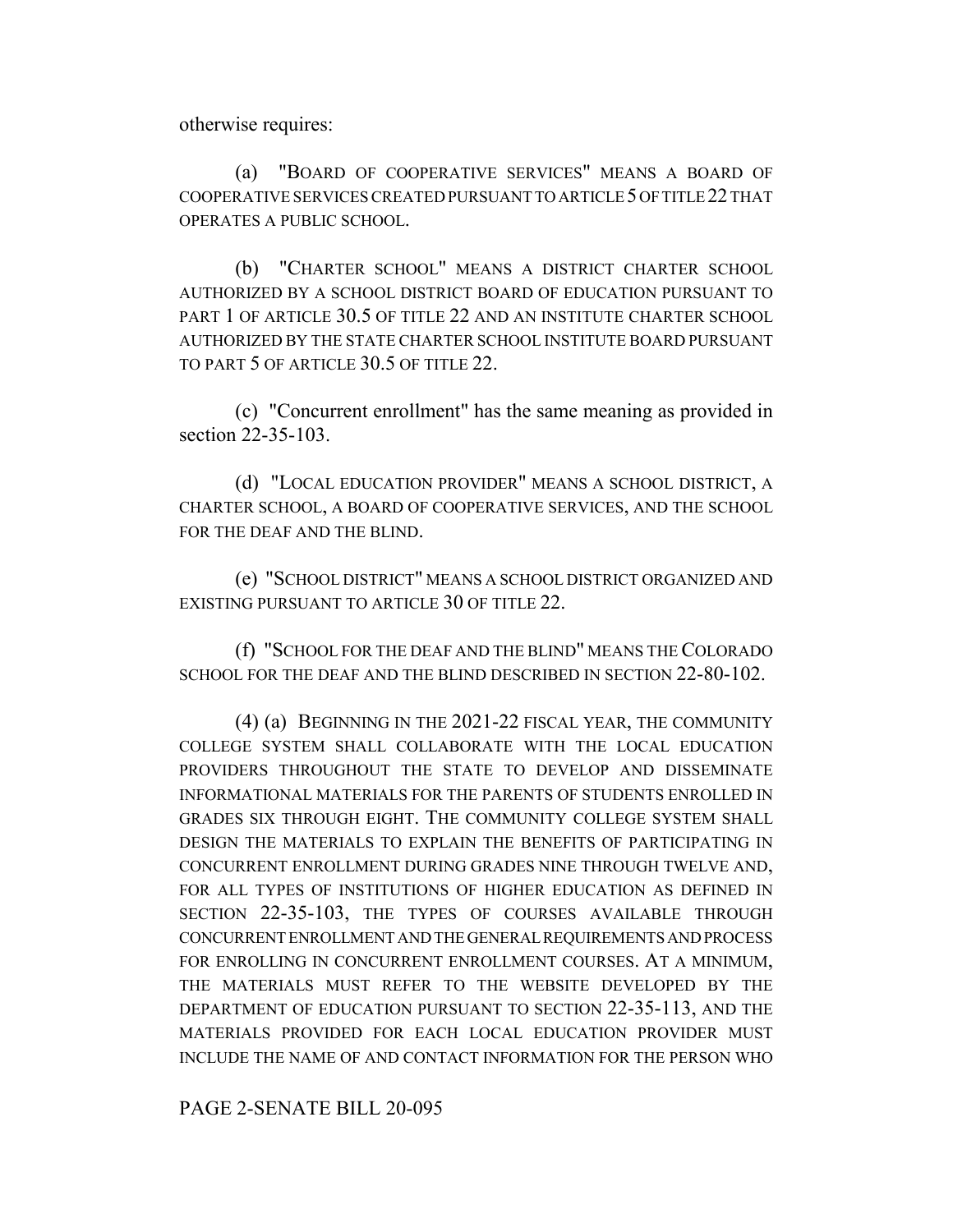OVERSEES CONCURRENT ENROLLMENT IN THAT LOCAL EDUCATION PROVIDER. A LOCAL EDUCATION PROVIDER MAY PROVIDE DIRECTORY INFORMATION, AS DEFINED IN AND IN ACCORDANCE WITH FEDERAL LAW, TO THE COMMUNITY COLLEGE SYSTEM TO USE ONLY IN DISSEMINATING INFORMATION PURSUANT TO THIS SUBSECTION (4).

(b) THE COMMUNITY COLLEGE SYSTEM, IN COLLABORATION WITH THE LOCAL EDUCATION PROVIDERS, SHALL BEGIN DISSEMINATING THE CONCURRENT ENROLLMENT INFORMATION MATERIALS DEVELOPED PURSUANT TO SUBSECTION  $(4)(a)$  OF THIS SECTION BEGINNING IN THE FALL OF THE 2021-22 ACADEMIC YEAR.AT A MINIMUM, THE COMMUNITY COLLEGE SYSTEM SHALL PROVIDE MATERIALS TO PARENTS OF STUDENTS ENROLLED IN GRADES SIX THROUGH EIGHT THROUGH DIGITAL MEANS AT LEAST ONCE DURING THE SCHOOL YEAR AND ONCE DURING THE SUMMER MONTHS. THE COMMUNITY COLLEGE SYSTEM MAY ALSO PROVIDE THE INFORMATION CONTAINED IN THE MATERIALS THROUGH PUBLIC SERVICE ANNOUNCEMENTS, PAID PLACEMENTS ON SOCIAL MEDIA PLATFORMS, OR OTHER MASS COMMUNICATION MEANS, SUBJECT TO AVAILABLE APPROPRIATIONS.

(c) NOTWITHSTANDING ANY PROVISION OF THIS SUBSECTION (4) TO THE CONTRARY, THE COMMUNITY COLLEGE SYSTEM MAY BEGIN DEVELOPING AND DISSEMINATING INFORMATIONAL MATERIALS AS PROVIDED IN SUBSECTIONS  $(4)(a)$  AND  $(4)(b)$  OF THIS SECTION DURING THE 2020-21 FISCAL YEAR IF THE COMMUNITY COLLEGE SYSTEM DEEMS IT FEASIBLE TO DO SO WITHIN EXISTING RESOURCES.

**SECTION 2.** In Colorado Revised Statutes, 22-35-104, **add** (1)(b.5) as follows:

**22-35-104. Enrollment in an institution of higher education cooperative agreement.** (1) (b.5) IN ADDITION TO THE NOTICE REQUIREMENTS SPECIFIED IN SUBSECTION (1)(b) OF THIS SECTION, BEGINNING IN THE 2021-22 SCHOOL YEAR, EACH LOCAL EDUCATION PROVIDER SHALL COLLABORATE WITH THE COMMUNITY COLLEGE SYSTEM IN PROVIDING CONCURRENT ENROLLMENT INFORMATION AS DESCRIBED IN SECTION 23-60-202.7 (4) TO THE PARENTS OF STUDENTS ENROLLED IN GRADES SIX THROUGH EIGHT.

**SECTION 3. Safety clause.** The general assembly hereby finds,